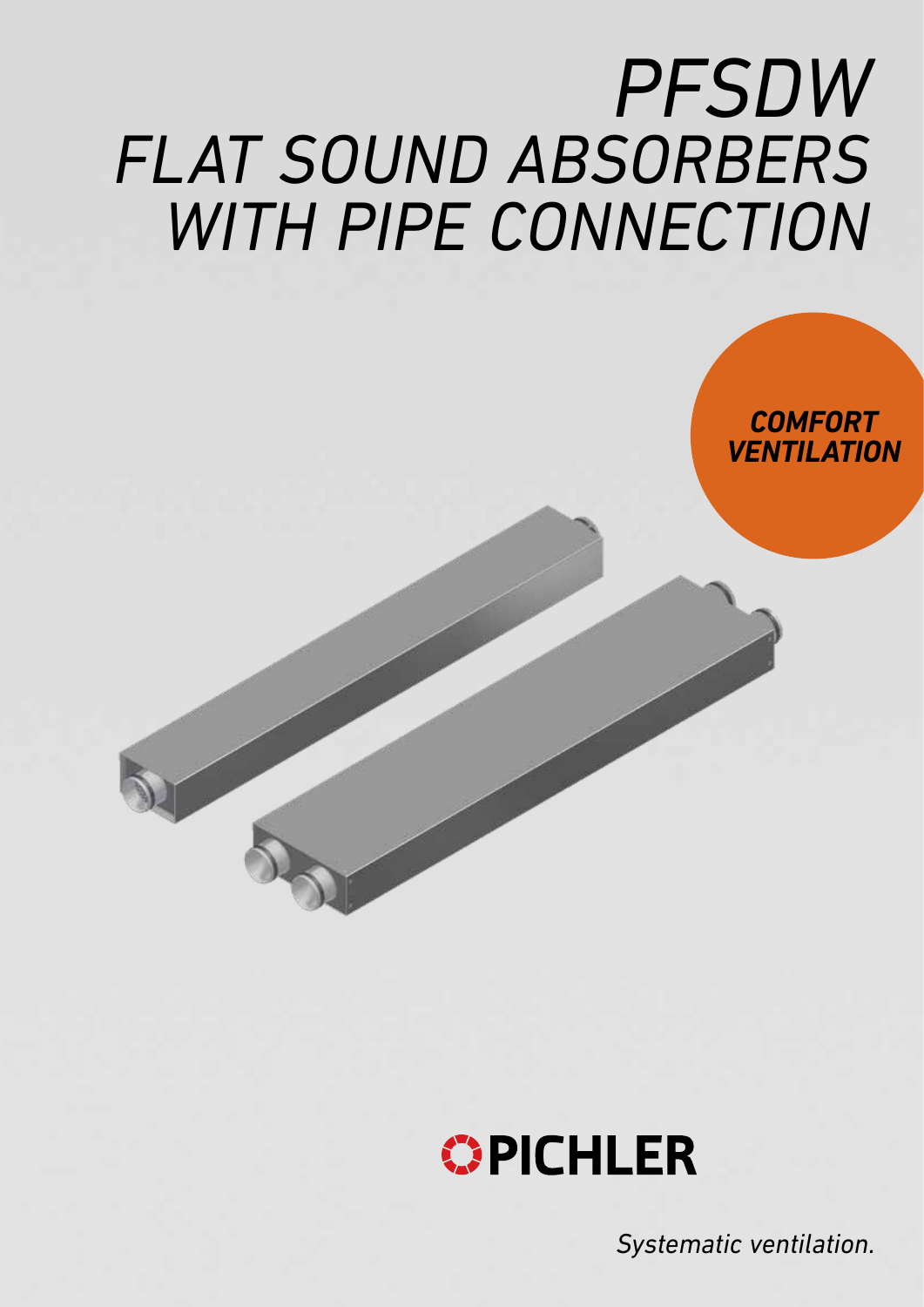## **Product description**

- Angular silencer with housing made from galvanized sheet steel
- 
- Inside: high-strength, abrasion-resistant and moisture-repellent surface
- Non-flammable

#### Embodiment variants:

- Pipe connection:
- Nipple with double lip seals for plug-in fitting, SAFE system, Ø 63 mm (KomFlex® 75), Ø 75 mm (KomFlex® 90), Ø 100 mm, Ø 125 mm, Ø 160 mm, Ø 200 mm
- Sleeve with pull-out protection (seals available separately) KomFlex® 75
- Length: 500 mm, 750 mm or 1000 mm
- Simple connection (2 connections) or double connection (4 connections)



*Flat sound absorber PFSDW for supply and extract air*

| Item number                                                                                          | connection Ø<br>[mm] | air<br>duct | W<br>[mm] | н<br>[mm] | L<br>[mm] | damping<br>[db]<br>(at 250 Hz) | weight<br>[kg]  | max. volume flow<br>$\text{Im}^3/\text{hl}$<br>(at 5m/s air speed) | max. pressure loss<br>[Pa]<br>(at 5m/s air speed) |
|------------------------------------------------------------------------------------------------------|----------------------|-------------|-----------|-----------|-----------|--------------------------------|-----------------|--------------------------------------------------------------------|---------------------------------------------------|
| with nipple with double lip seals for plug-in fitting, SAFE system, Ø 63 mm (KomFlex® 75)            |                      |             |           |           |           |                                |                 |                                                                    |                                                   |
| 08PFSDW63500                                                                                         | 63                   | simple      | 130       | 80        | 500       | 12                             | 2               | 56                                                                 | 5                                                 |
| 08PFSDW635002                                                                                        | 63                   | double      | 220       | 80        | 500       | 12                             | $\overline{3}$  | 112                                                                | 5                                                 |
| 08PFSDW63750                                                                                         | 63                   | simple      | 130       | 80        | 750       | 18                             | 3               | 56                                                                 | 8                                                 |
| 08PFSDW637502                                                                                        | 63                   | double      | 220       | 80        | 750       | 17                             | 4,5             | 112                                                                | 8                                                 |
| 08PFSDW631000                                                                                        | 63                   | simple      | 130       | 80        | 1000      | 21                             | 3,5             | 56                                                                 | 10                                                |
| 08PFSDW6310002                                                                                       | 63                   | double      | 220       | 80        | 1000      | 18                             | 6               | 112                                                                | 10                                                |
| with nipple with double lip seals for plug-in fitting, SAFE system, Ø 75 mm (KomFlex® 90)            |                      |             |           |           |           |                                |                 |                                                                    |                                                   |
| 08PFSDW75500                                                                                         | 75                   | simple      | 150       | 90        | 500       | 11                             | 2,5             | 80                                                                 | 6                                                 |
| 08PFSDW75750                                                                                         | 75                   | simple      | 150       | 90        | 750       | 14                             | 3,5             | 80                                                                 | 8                                                 |
| 08PFSDW751000                                                                                        | 75                   | simple      | 150       | 90        | 1000      | 18                             | 4,5             | 80                                                                 | 10                                                |
| 08PFSDW7510002                                                                                       | 75                   | double      | 250       | 90        | 1000      | 19                             | 6.5             | 159                                                                | 10                                                |
| with nipple with double lip seals for plug-in fitting, SAFE system, Ø 100 mm                         |                      |             |           |           |           |                                |                 |                                                                    |                                                   |
| 08PFSDW100500                                                                                        | 100                  | simple      | 160       | 120       | 500       | 8                              | 3               | 141                                                                | 12                                                |
| 08PFSDW1001000                                                                                       | 100                  | simple      | 160       | 120       | 1000      | 16                             | 6               | 141                                                                | 15                                                |
| with nipple with double lip seals for plug-in fitting, SAFE system, Ø 125 mm                         |                      |             |           |           |           |                                |                 |                                                                    |                                                   |
| 08PFSDW125500                                                                                        | 125                  | simple      | 185       | 150       | 500       | 9                              | $\overline{4}$  | 221                                                                | 10                                                |
| 08PFSDW1251000                                                                                       | 125                  | simple      | 185       | 150       | 1000      | 13                             | $7\overline{ }$ | 221                                                                | 14                                                |
| with nipple with double lip seals for plug-in fitting, SAFE system, Ø 160 mm                         |                      |             |           |           |           |                                |                 |                                                                    |                                                   |
| 08PFSDW160500                                                                                        | 160                  | simple      | 220       | 190       | 500       | 5                              | 5               | 362                                                                | 9                                                 |
| 08PFSDW1601000                                                                                       | 160                  | simple      | 220       | 190       | 1000      | 11                             | 9               | 362                                                                | 13                                                |
| with nipple with double lip seals for plug-in fitting, SAFE system, Ø 200 mm                         |                      |             |           |           |           |                                |                 |                                                                    |                                                   |
| 08PFSDW200500                                                                                        | 200                  | simple      | 260       | 230       | 500       | $\overline{7}$                 | 6               | 565                                                                | 8                                                 |
| 08PFSDW2001000                                                                                       | 200                  | simple      | 260       | 230       | 1000      | 11                             | 11              | 565                                                                | 12                                                |
| with seals with pull-out protection (seals available separately - Item no. 08TPEDR6275), KomFlex® 75 |                      |             |           |           |           |                                |                 |                                                                    |                                                   |
| 08PFSDW175500ILNH                                                                                    | 63                   | simple      | 130       | 90        | 500       | 11                             | $\overline{2}$  | 56                                                                 | 9                                                 |
| 08PFSDW275500ILNH                                                                                    | 63                   | double      | 220       | 90        | 500       | 11                             | $\overline{4}$  | 112                                                                | 9                                                 |
| 08PFSDW1751000ILNH                                                                                   | 63                   | simple      | 130       | 90        | 1000      | 20                             | $\overline{4}$  | 56                                                                 | 12                                                |
| 08PFSDW2751000ILNH                                                                                   | 63                   | double      | 220       | 90        | 1000      | 18                             | $7\overline{ }$ | 112                                                                | 12                                                |

## **Dimensions and assembly**

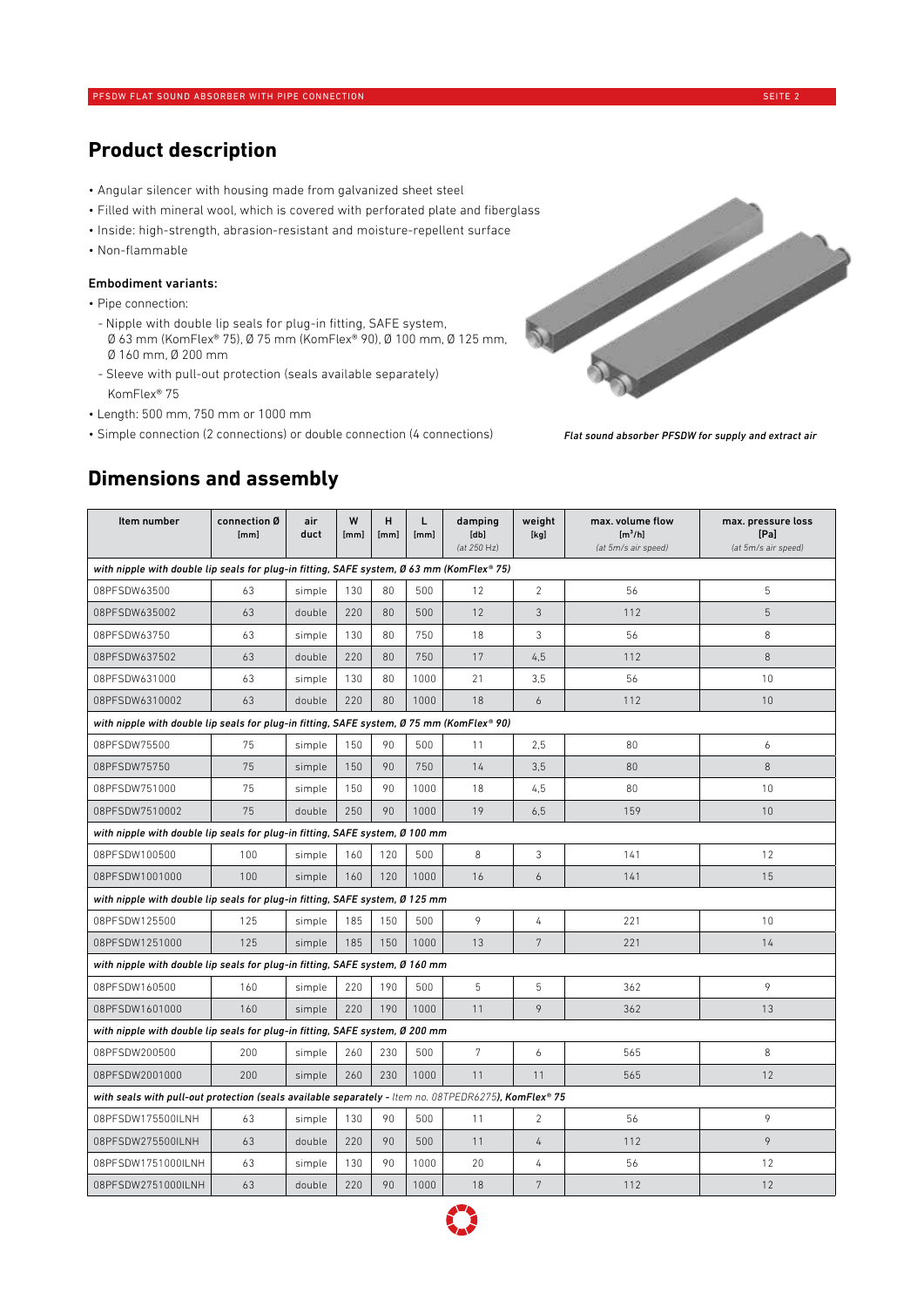## **Assembly sketch**



*Double version*

## **Accessories**

FOR SEALS WITH PULL-OUT PROTECTION (KOMFLEX® 75)

| ltem number | <b>Description</b>                              |
|-------------|-------------------------------------------------|
| 08TPFDR6275 | TPE sealing ring, for KomFlex® 75, colour: grey |

### **Technical data**

FLAT SOUND ABSORBER PFSDW WITH NIPPLE WITH DOUBLE LIP SEALS FOR PLUG-IN FITTING, SAFE SYSTEM, Ø 63 MM (KOMFLEX® 75)

| 70<br>60<br>insertion<br>50<br>damper<br>[db]<br>40<br>30<br>20<br>10<br>$\Omega$ | 63             | 125 | 250 | 500 | 1000           | 2000 | 4000 | 8000 |
|-----------------------------------------------------------------------------------|----------------|-----|-----|-----|----------------|------|------|------|
| $\blacksquare$ L 500 mm / simple                                                  | 0              | 12  | 12  | 26  | 31             | 41   | 38   | 20   |
| $\blacksquare$ L 500 mm / double                                                  | 4              | 15  | 12  | 28  | 36             | 47   | 47   | 16   |
| L 750 mm / simple                                                                 | $\theta$       | 12  | 18  | 35  | 47             | 55   | 47   | 24   |
| $\blacksquare$ L 750 mm / double                                                  | 8              | 18  | 17  | 34  | 46             | 59   | 54   | 22   |
| $\blacksquare$ L 1000 mm / simple                                                 | $\overline{2}$ | 14  | 21  | 41  | 55             | 61   | 55   | 30   |
| 1000 mm / double                                                                  | 14             | 22  | 18  | 38  | 51             | 52   | 41   | 27   |
|                                                                                   |                |     |     |     | frequency [Hz] |      |      |      |

**Insertion damper Pressure loss** 

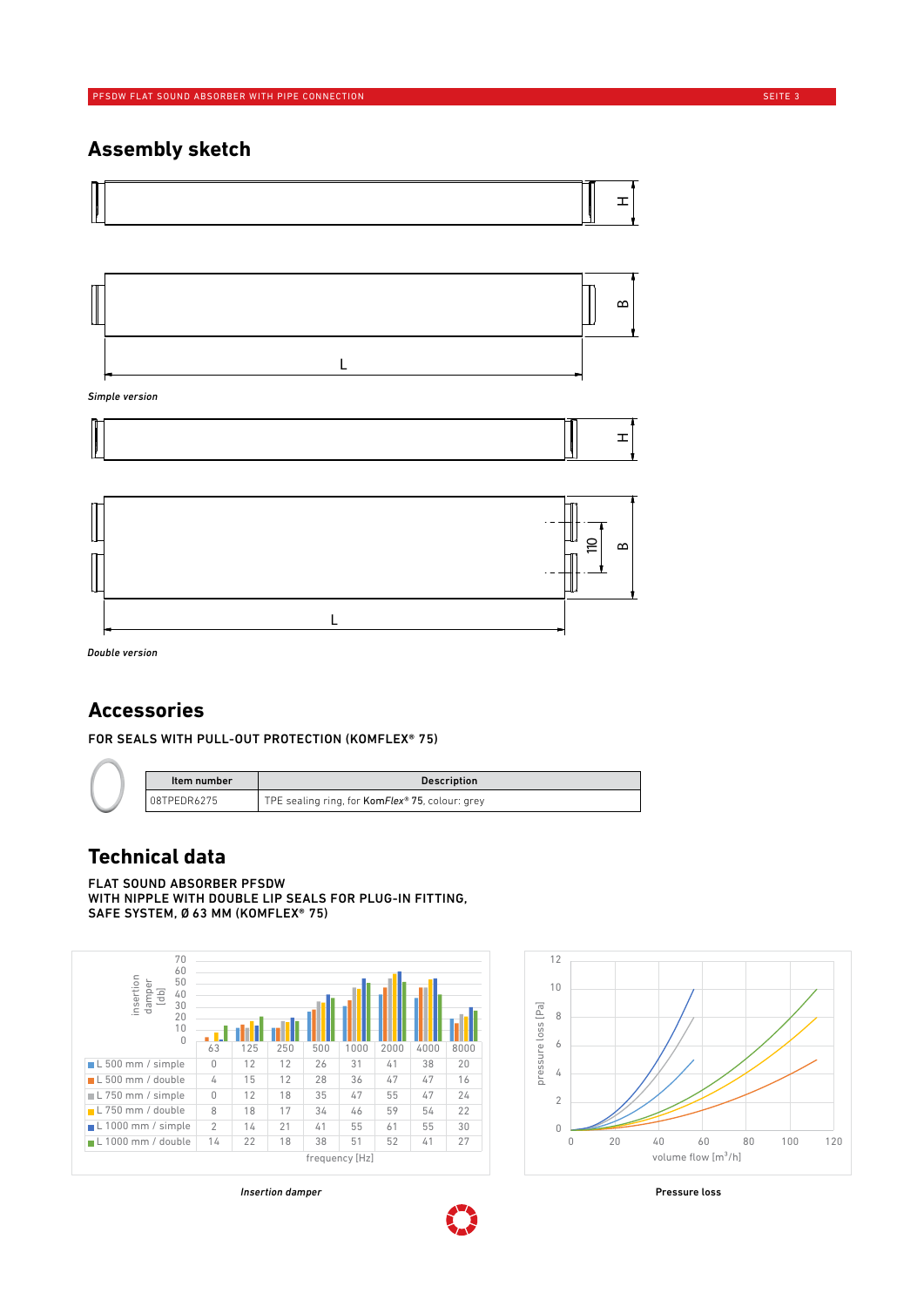#### FLAT SOUND ABSORBER PFSDW WITH NIPPLE WITH DOUBLE LIP SEALS FOR PLUG-IN FITTING, SAFE SYSTEM, Ø 75 MM (KOMFLEX® 90)





#### FLAT SOUND ABSORBER PFSDW WITH NIPPLE WITH DOUBLE LIP SEALS FOR PLUG-IN FITTING, SAFE SYSTEM, Ø 100 MM



**Insertion damper Department of the COVID-10 control of the Pressure loss** 



## SAFE SYSTEM, Ø 125 MM

WITH NIPPLE WITH DOUBLE LIP SEALS FOR PLUG-IN FITTING,

FLAT SOUND ABSORBER PFSDW



*Insertion damper* **Alternative Construction Construction Construction Pressure loss** 

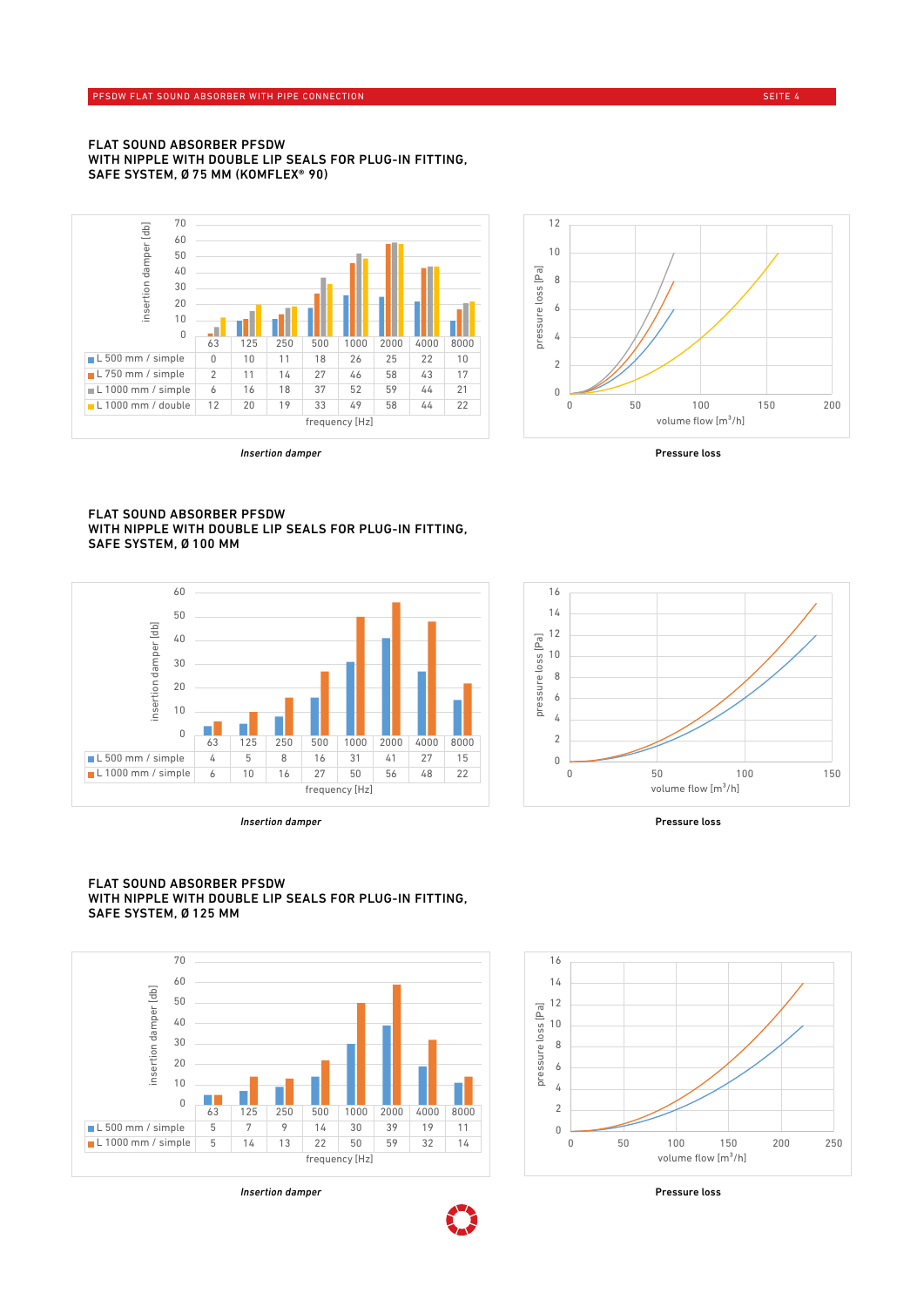#### FLAT SOUND ABSORBER PFSDW WITH NIPPLE WITH DOUBLE LIP SEALS FOR PLUG-IN FITTING, SAFE SYSTEM, Ø 160 MM





#### FLAT SOUND ABSORBER PFSDW WITH NIPPLE WITH DOUBLE LIP SEALS FOR PLUG-IN FITTING, SAFE SYSTEM, Ø 200 MM



**Insertion damper Department of the COVID-10 control of the Pressure loss** 



#### FLAT SOUND ABSORBER PFSDW WITH SEALS WITH PULL-OUT PROTECTION (seals available separately), KOMFLEX® 75



**Insertion damper now all all and the pressure loss Pressure loss** 

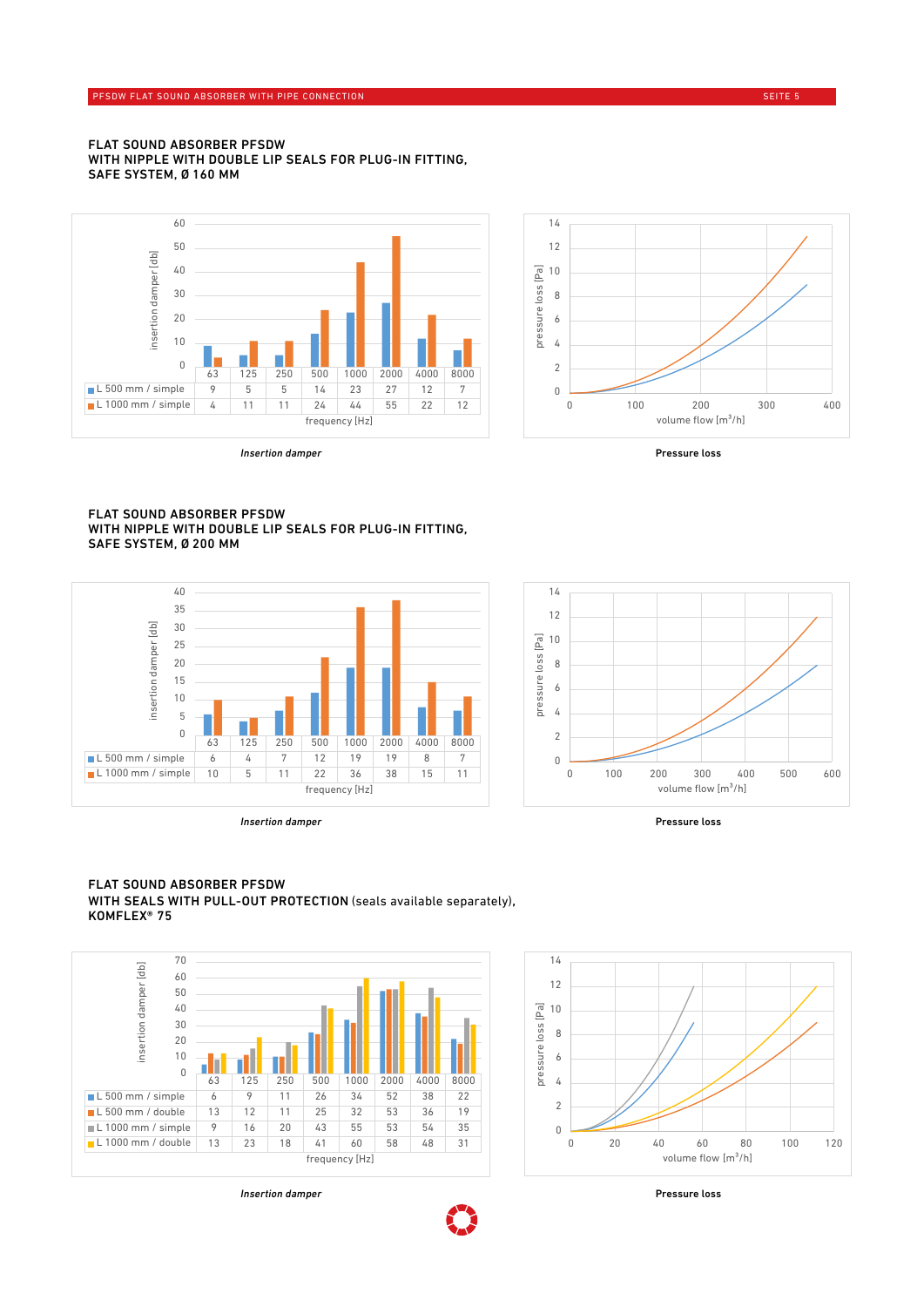| PFSDW FLAT SOUND ABSORBER WITH PIPE CONNECTION |  |  |
|------------------------------------------------|--|--|
|                                                |  |  |

| <b>Notes</b> |        |
|--------------|--------|
|              |        |
|              |        |
|              |        |
|              |        |
|              |        |
|              |        |
|              |        |
|              |        |
|              |        |
|              |        |
|              |        |
|              |        |
|              |        |
|              |        |
|              |        |
|              |        |
|              |        |
|              |        |
|              |        |
|              |        |
|              |        |
|              |        |
|              |        |
|              |        |
|              |        |
|              |        |
|              |        |
|              | ______ |
|              |        |
|              |        |
|              |        |
|              |        |
|              |        |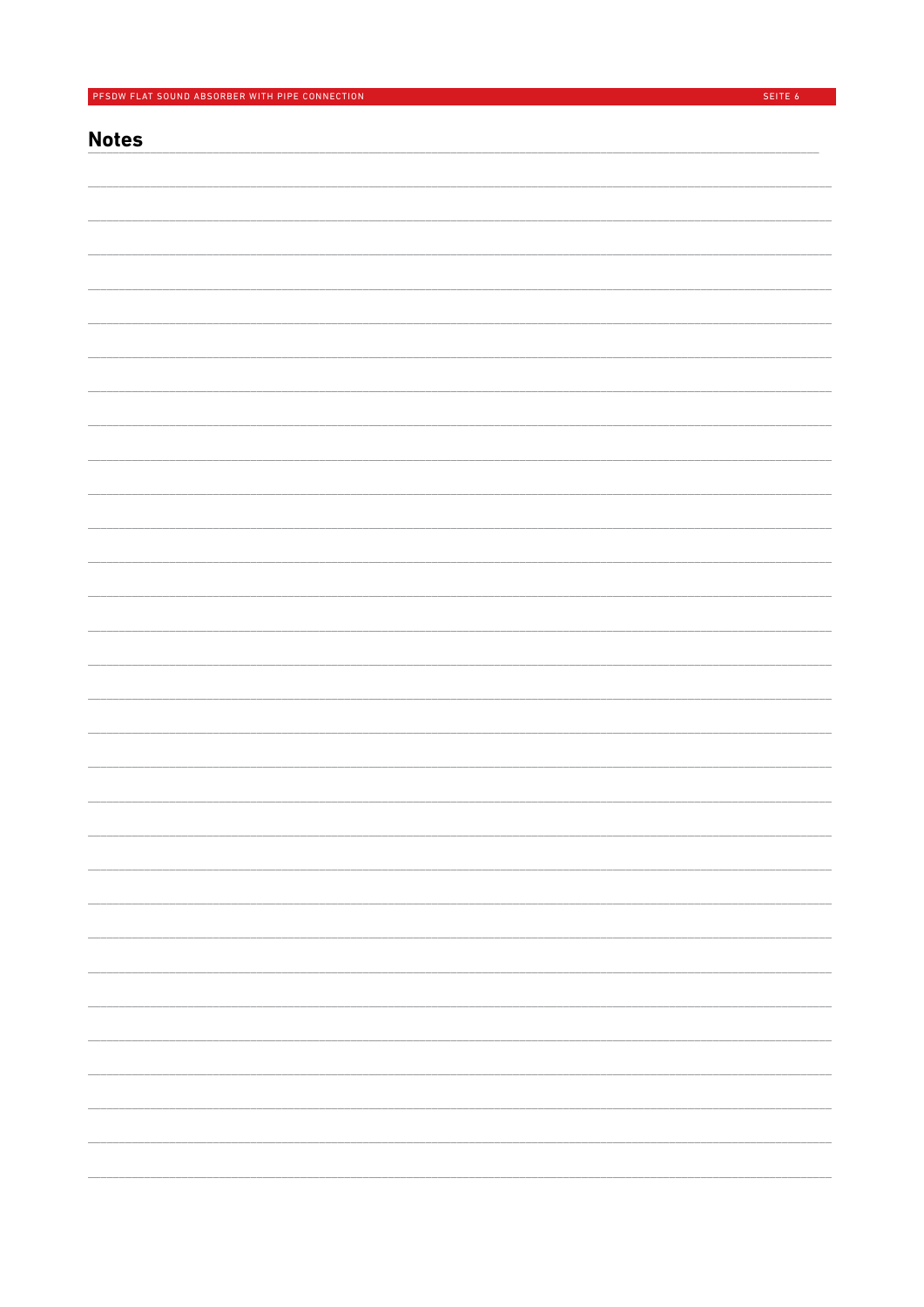| PESDW FLAT SOUND ABSORBER WITH PIPE CONNECTION |
|------------------------------------------------|
|------------------------------------------------|